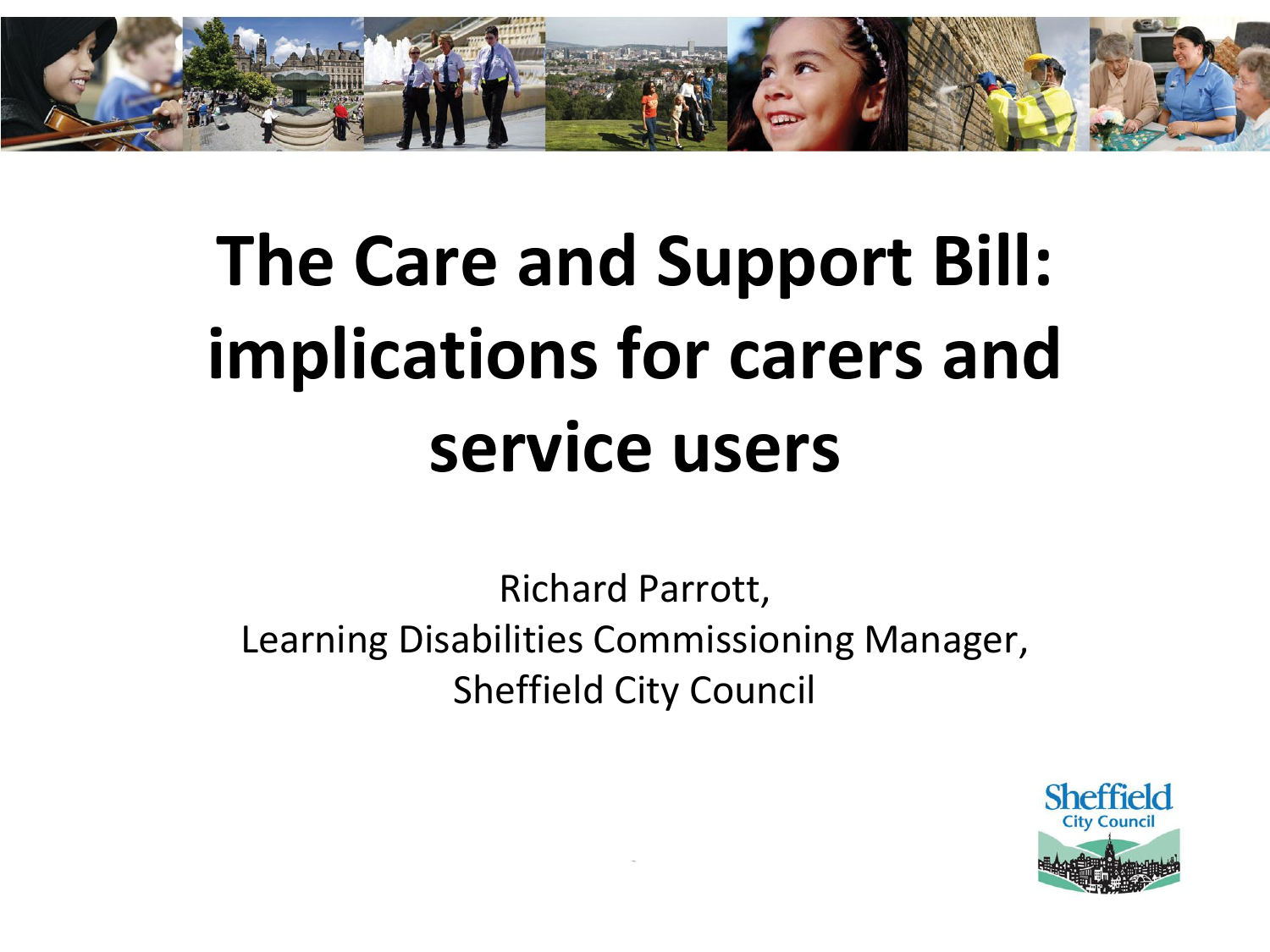## **The Care and Support Bill**

- Represents the most significant change to adult social care law in recent times.
	- consolidates/modernises existing law
	- new in law, *not* in policy/practice
	- new in law *and* in policy/practice
- All plans for adult social care need to be within the legal, policy, and financial framework set out in the Bill
- Comes with some additional funding, and links to the 'Better Care Fund'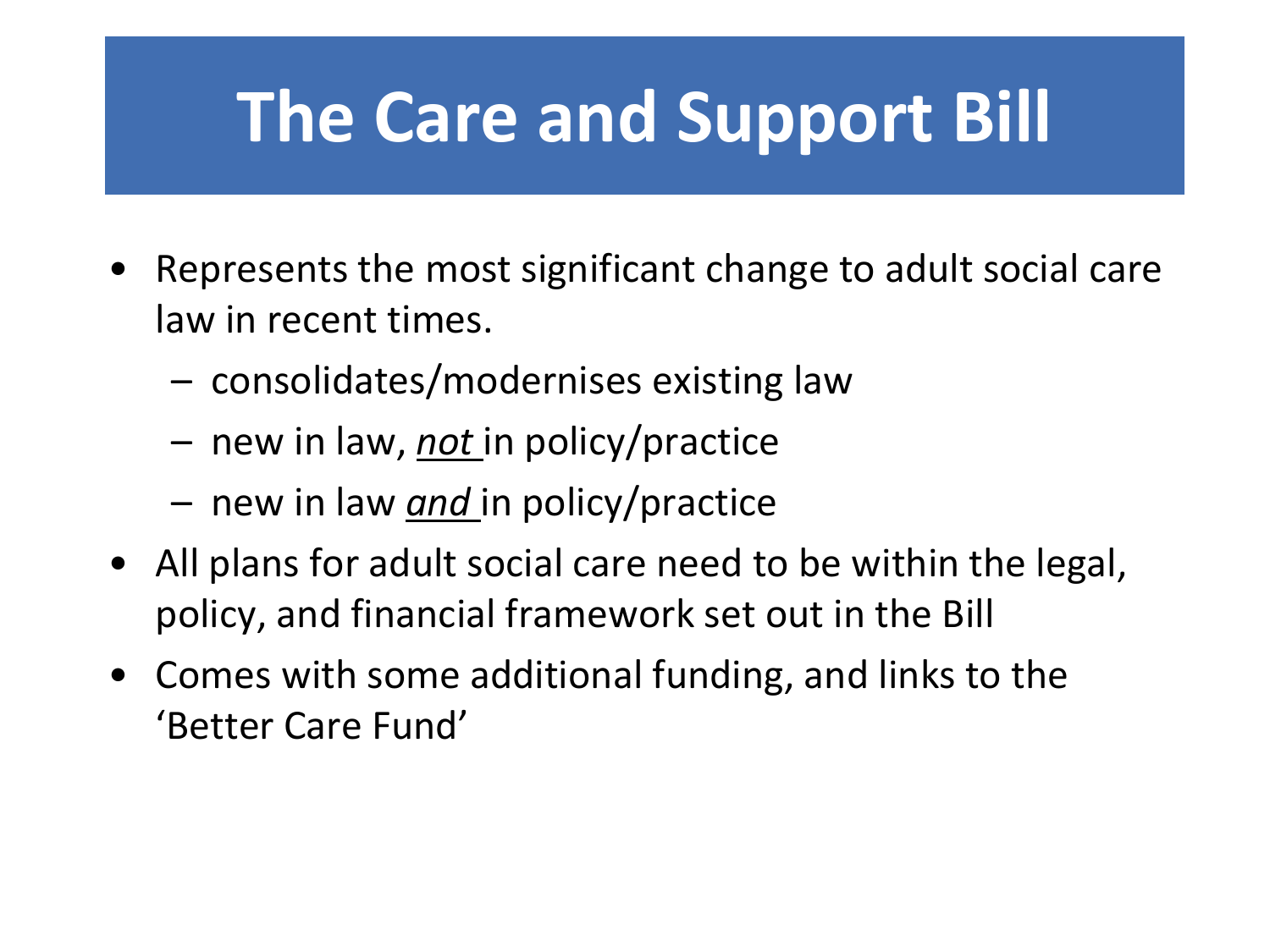# **Principles**

- Promoting health and wellbeing
- Prevention and early intervention
- Consistency in eligibility and assessment (including 'portable' assessments)
- New entitlements to carers
- Entitlement to a Personal Budget
- Quality and diversity of services
- Cooperation and integration particularly with NHS and housing
- Financial protection
- Transition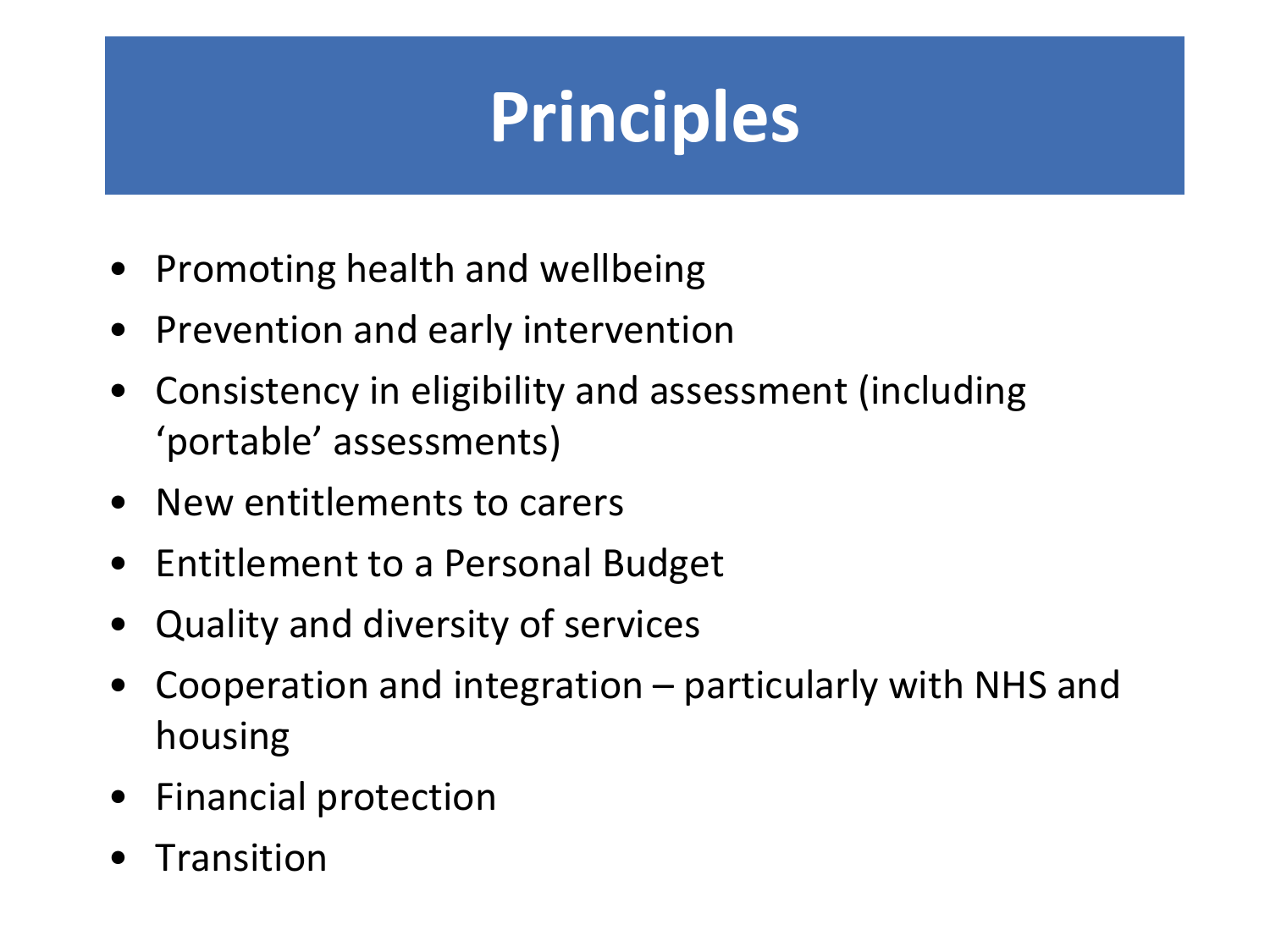# **Links with the Children and Families Act (2014)**

#### **Part 3: Children and young people with special educational needs or disabilities**

- new 'birth-to-25 years' Education, Health and Care Plan (EHC) for children and young people with special educational needs or disabilities.
- personal budgets for families
- cooperation between services
- local 'birth-to-25 years *offer*'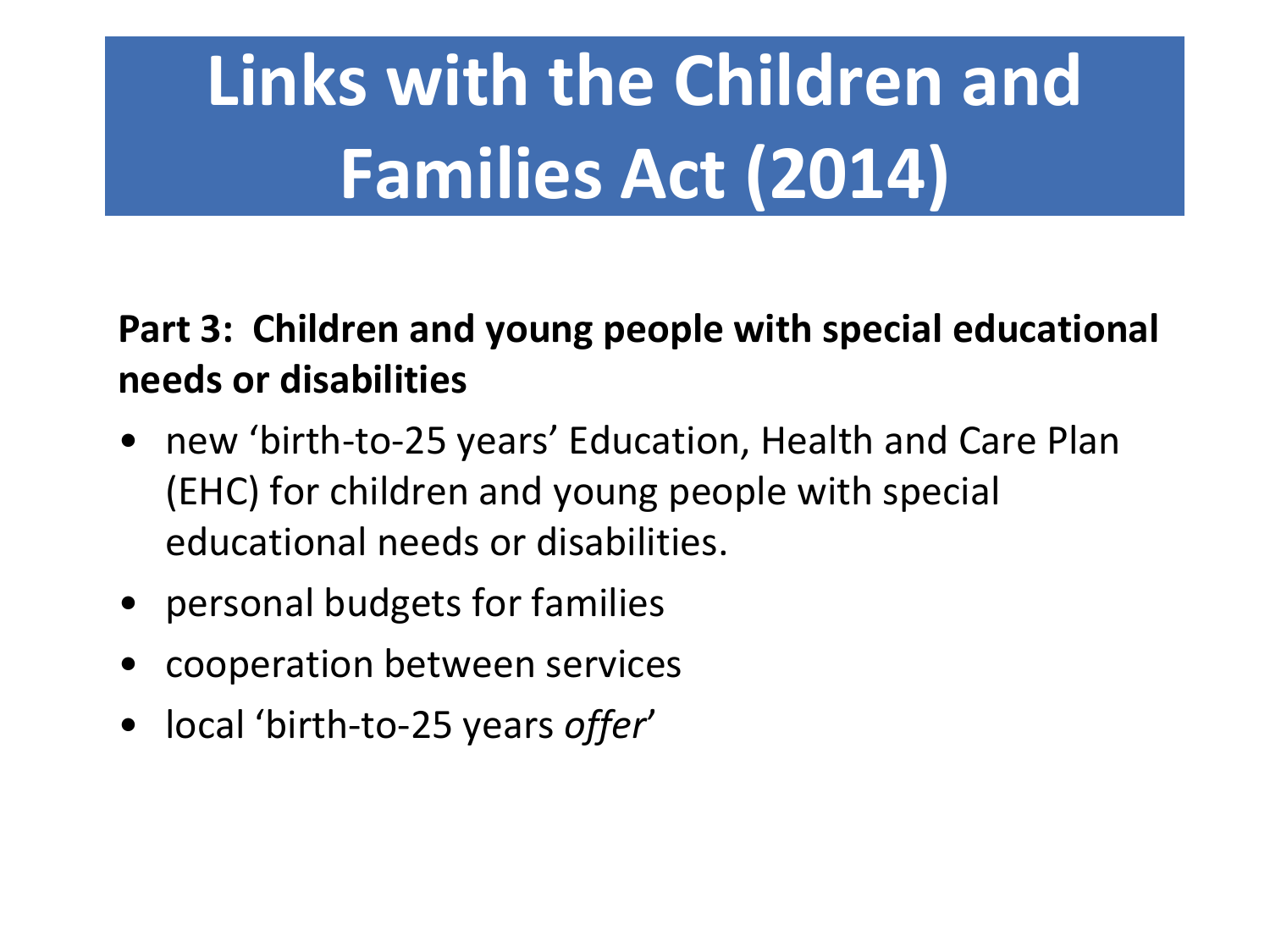### **The resource context**

- ADASS concerned that the additional funding will be insufficient: analysing and gathering evidence to present to government.
- Coincides with major reductions in central government funding to local government. In the five years up to 2015/16, local government will have met 22% of the funding reductions in the government's austerity programme despite representing only 7% of public spending.
- At the same time the number and diversity of people with a learning disability requiring care and support is increasing.
- We cannot carry on working in the same way.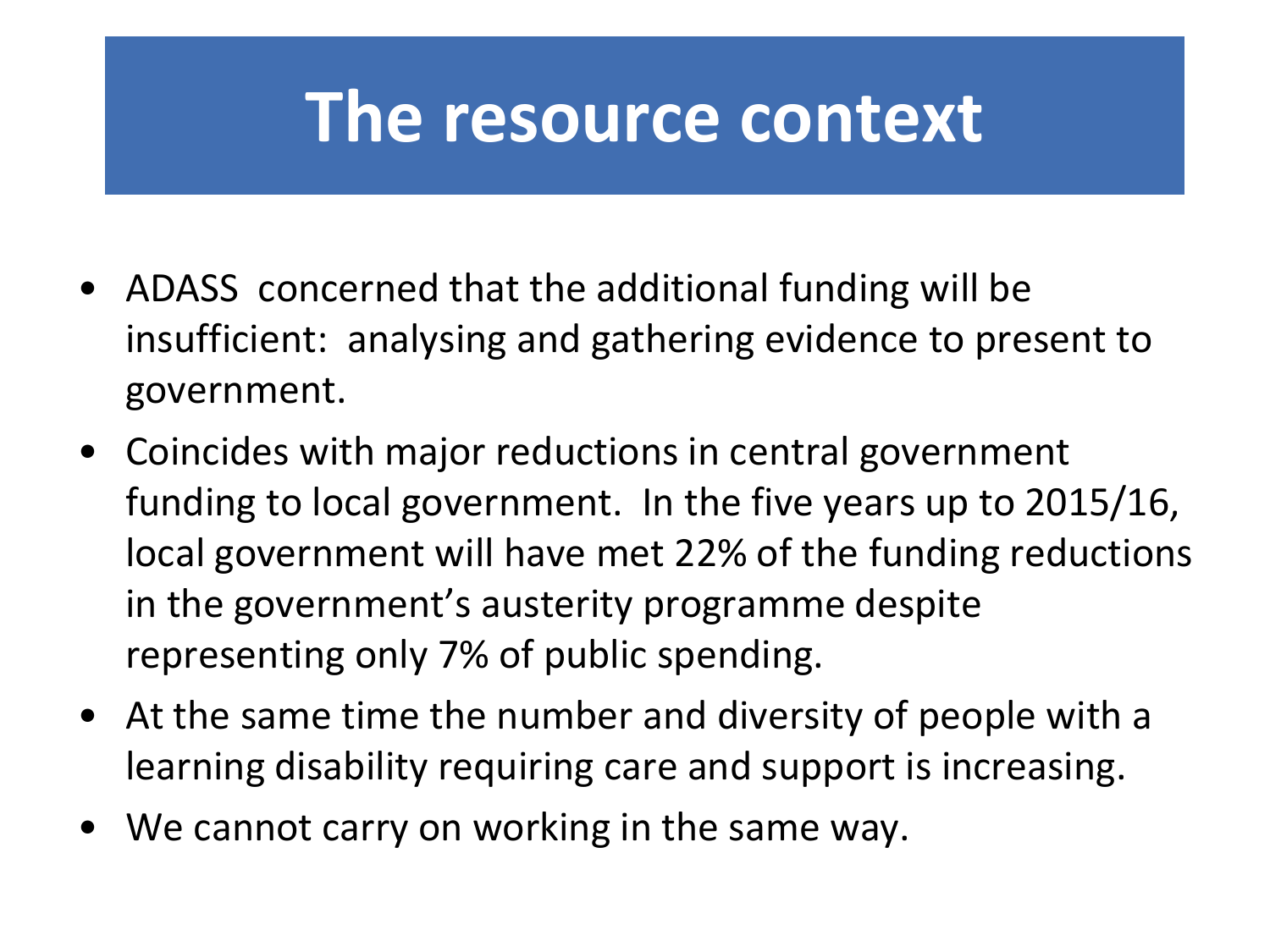# **'Putting People First' (2007)**

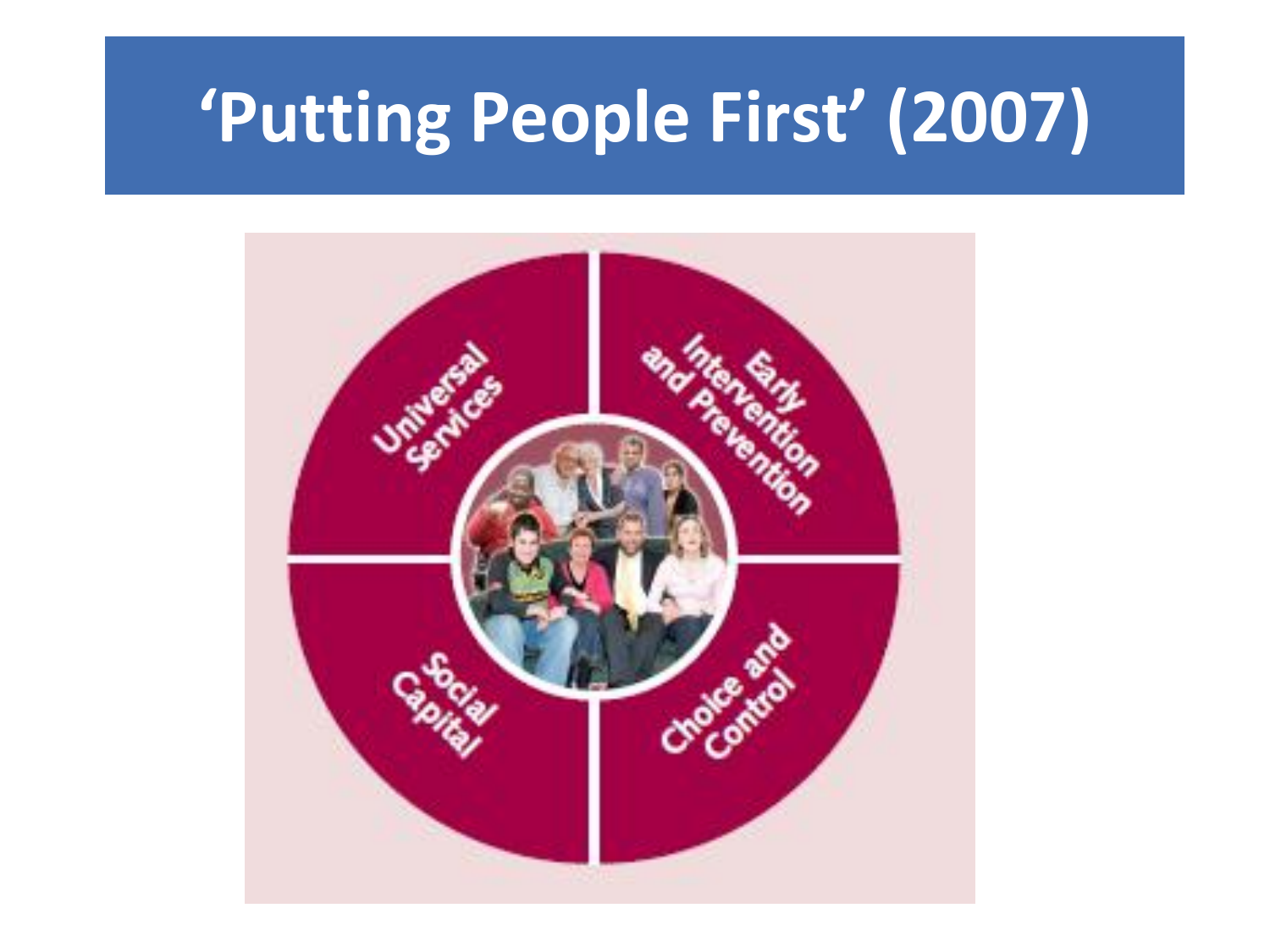# **What does 'prevention' mean for people with a learning disability and their families?**

Do we have a shared understanding

- of *what* we are seeking to prevent?
- of what we mean by '*independence*'?
- of its *relevance* in the context of people with a learning disability and their families?
- of the *evidence base*… what represents effective *good practice, and* what are the social and economic *benefits*?
- of who's *responsible*?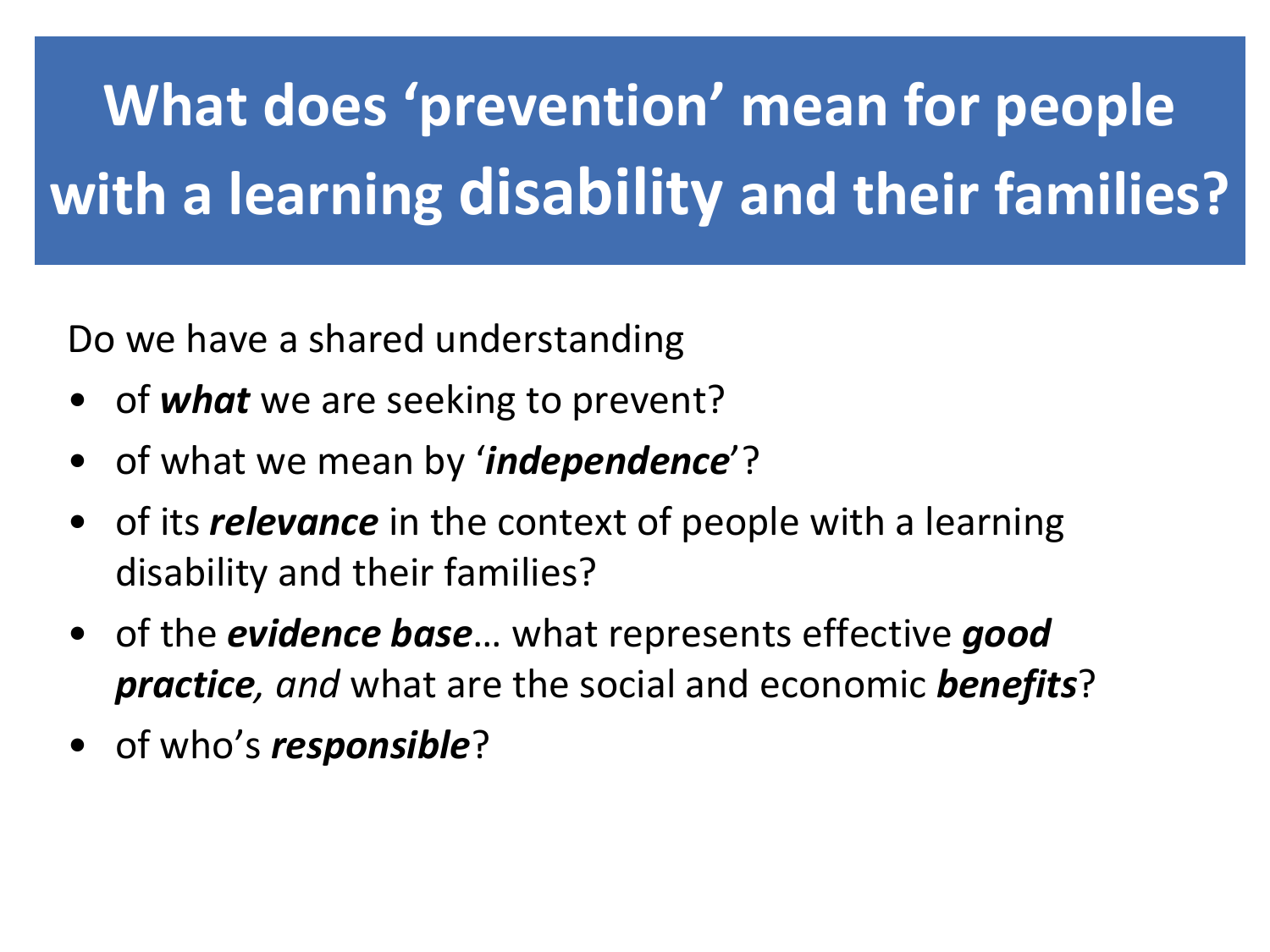## **Back to the Bill**

New duties on the local authority to take steps that

- promote wellbeing (*primary prevention*)
- prevent or delay the development of needs for care and support by adults in its area (*secondary prevention*)
- reduce the needs for care and support of adults in its area who have such needs (*tertiary prevention*)

We need to work at all levels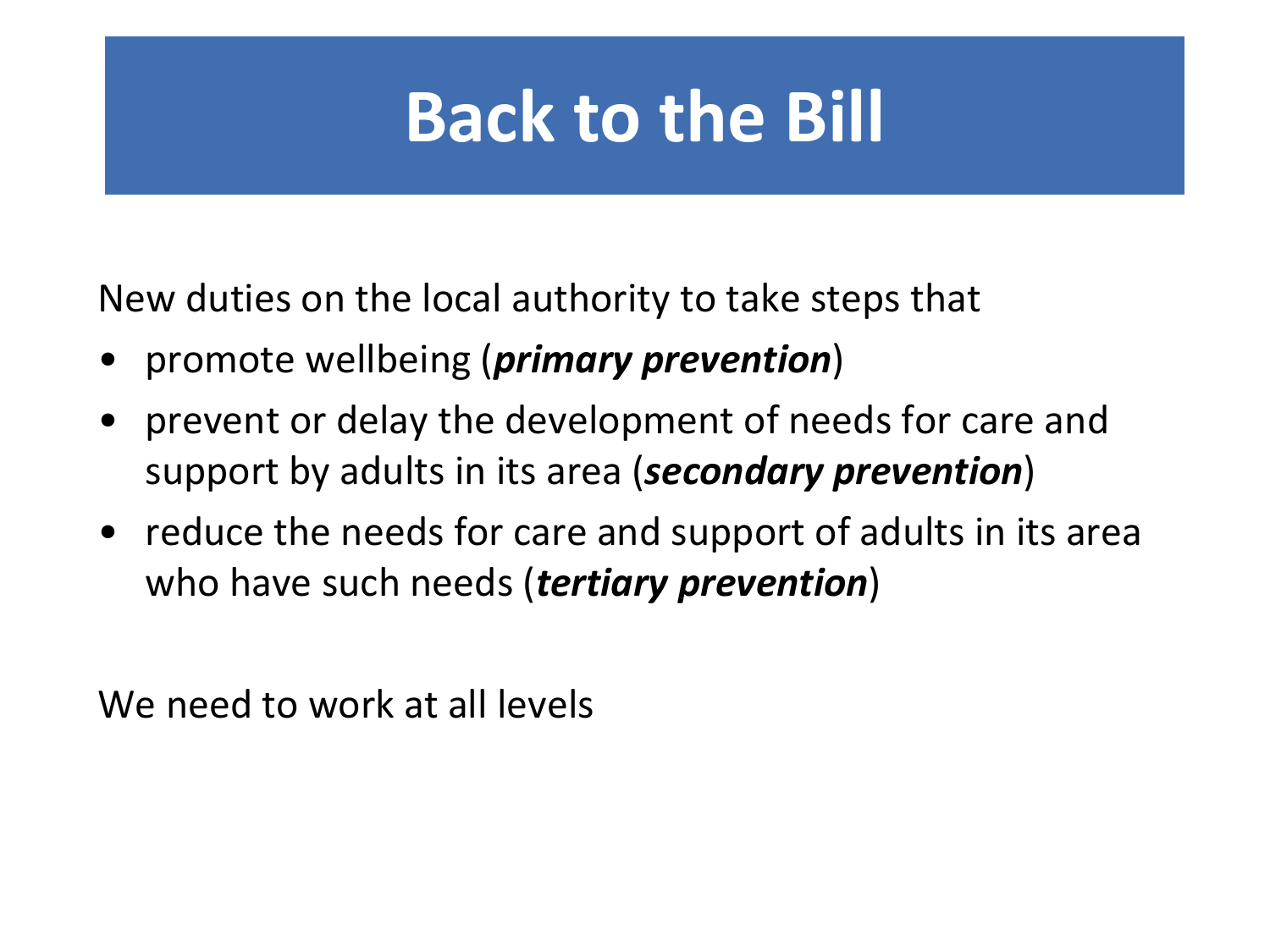# **Are there any key ingredients?**

- Common understanding and shared purpose
- Examples of what works, supported by a sound evidence base
- Assessments based on assets support to sub
- A life course approach
- A whole system approach
- Culture change
- Creativity and enthusiasm
- Ethical considerations
- Rooted in improving lives and outcomes
- *Thinking together – it's down to all of us*